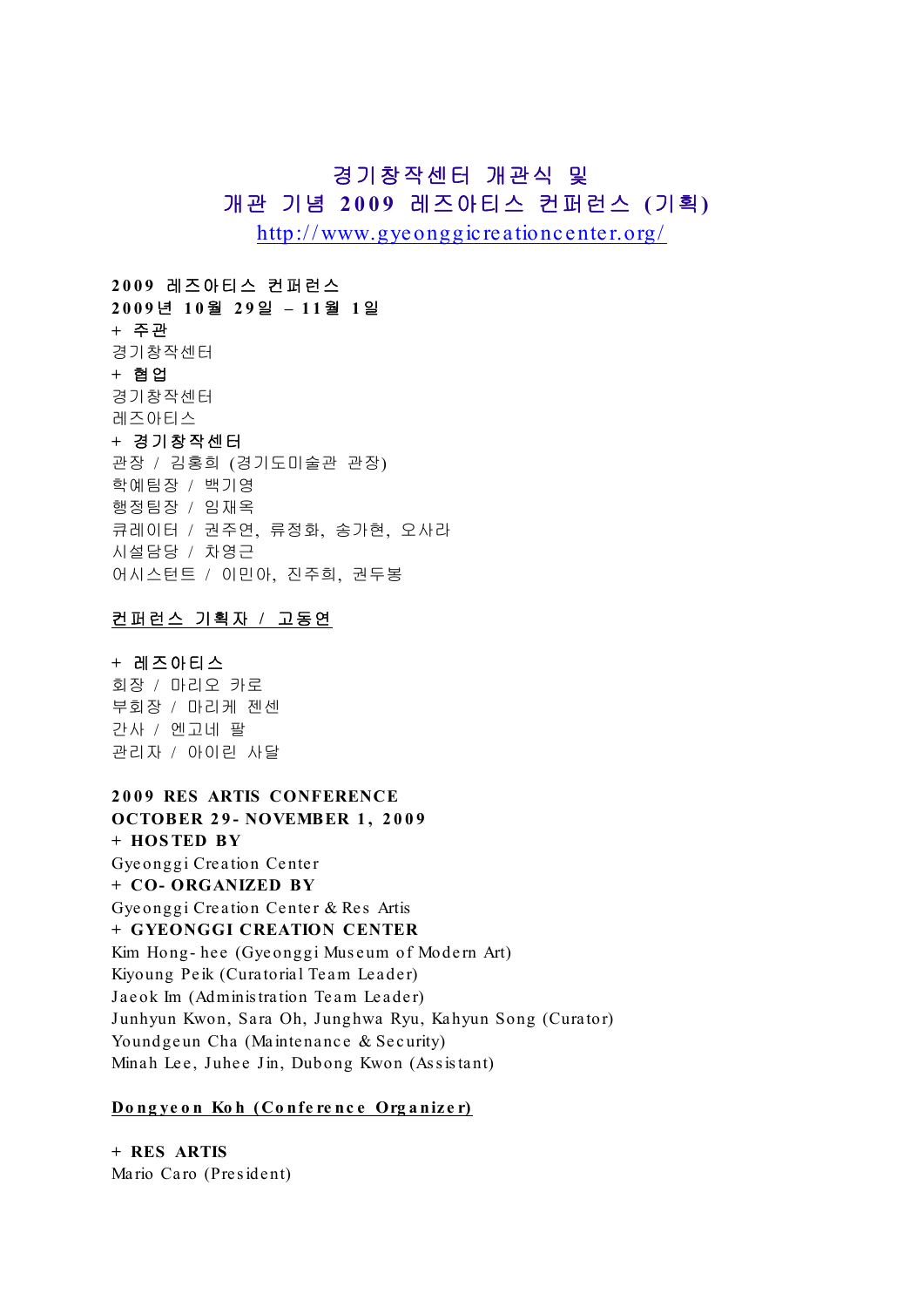Marijke Jansen (Vice-President) N'Goné Fall (Secretary) Irene Saddal (Administrator) Brochure Limited Edition 1,000 copies First Published on Oct. 23, 2009 Designed by Injin Published by Gyeonggi Creation Center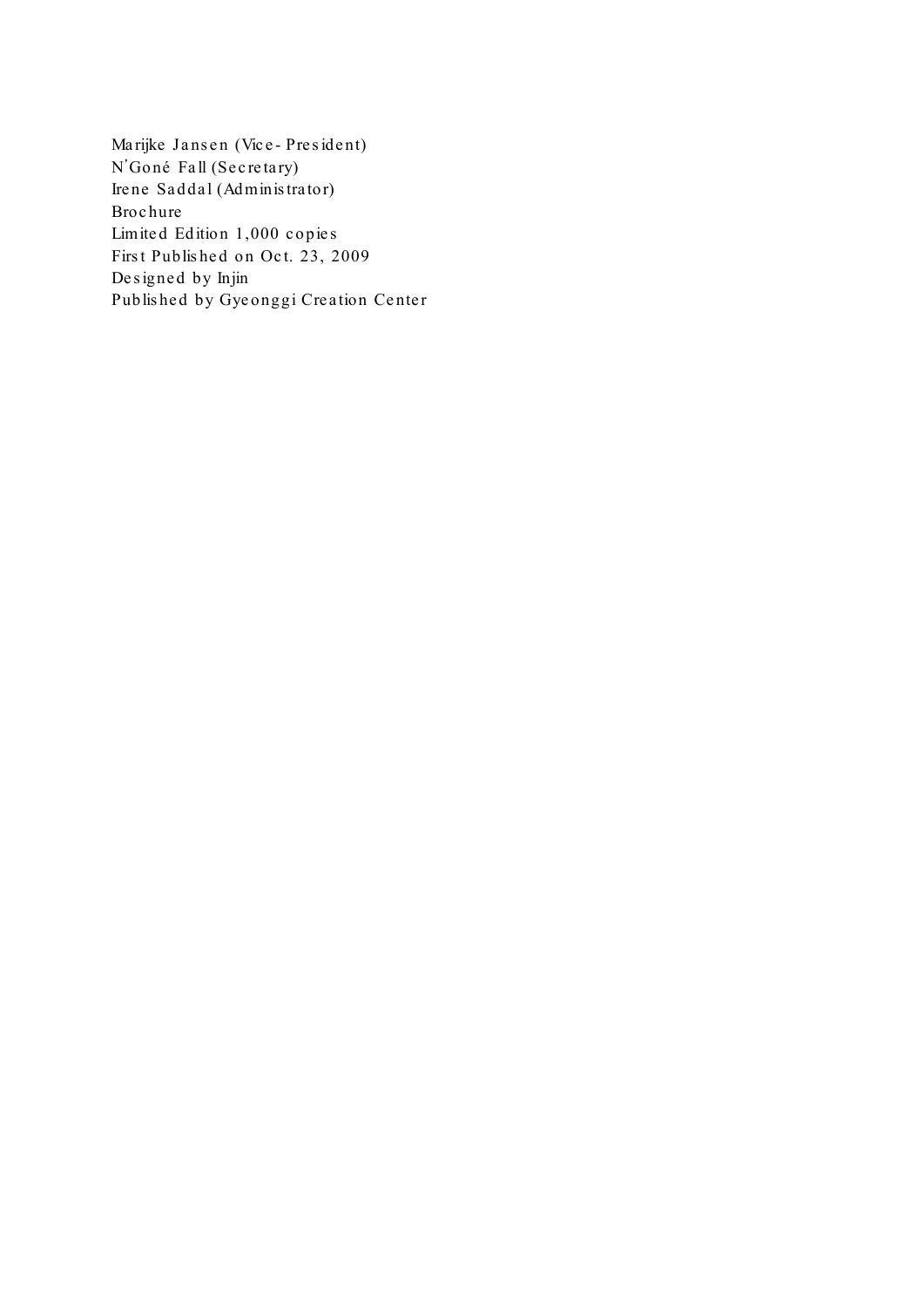**2009/ 10/ 29 / 14:00 - 20:00**

경기창작센터 잔디광장 ● 주요 행사 내용

## **-** 개관식**:** 기념사**,** 축사**,** 예술공연 등

**-** 컨퍼런스 환영파티 **:** 예술공연**,** 마을잔치 등

**-** 부대행사**:** 파일럿프로그램 참여 한국작가전**,** 국내외 레지던시 기관 아카이브전**,** 클로징 파티



개관 기념 **2009** 레즈 아티스 컨퍼런스

**2009/10/30** –**11/1** 경기창작센터**/** 경기도미술관

컨퍼런스 홈페이지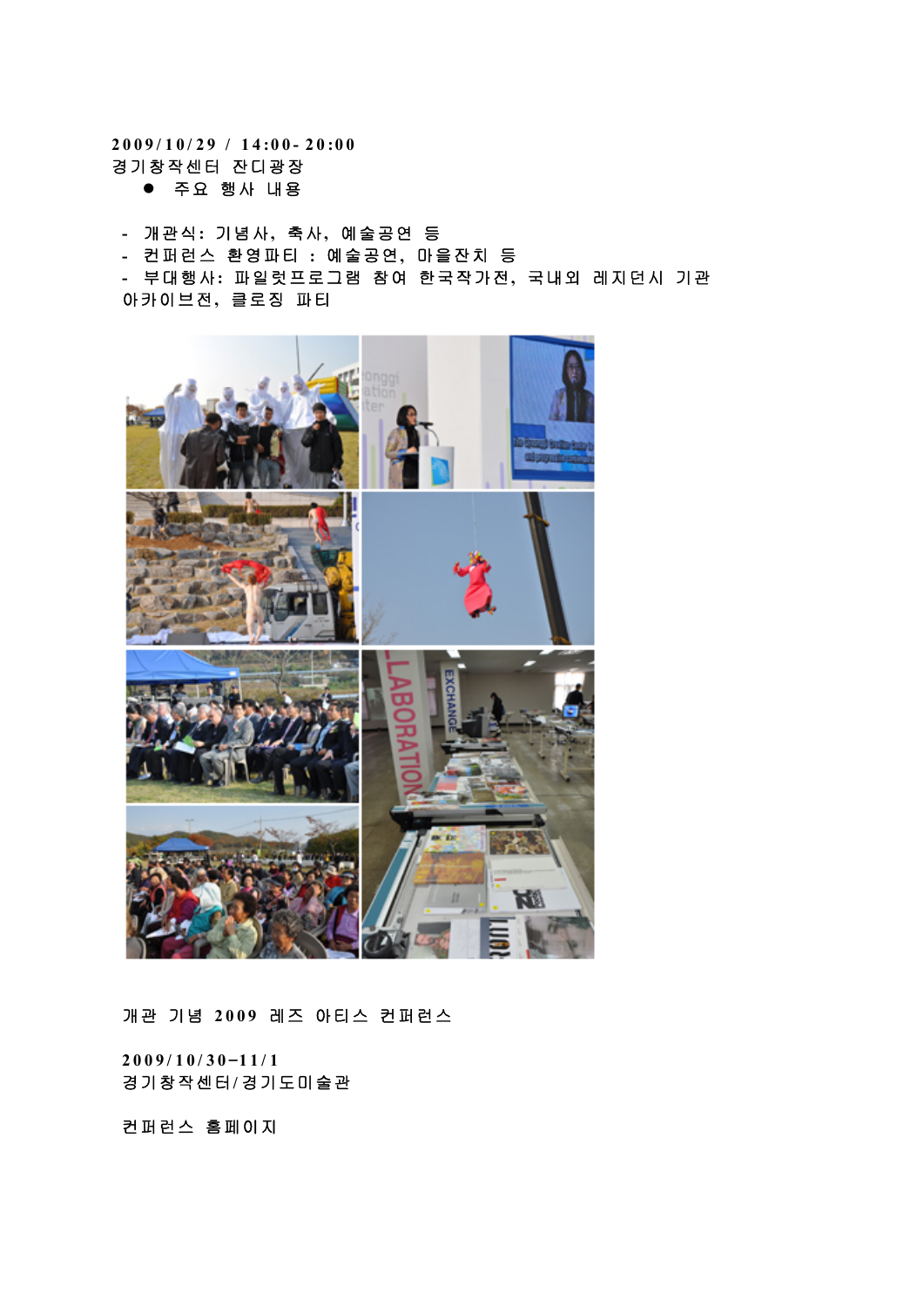경기창작센터는 개관 기념 행사로 레즈아티스 컨퍼런스를 개최한다**.**  레즈아티스는 아트 레지던시 운영자**,** 운영기관들의 국제적인 연합체로서 전 세계 아트 레지던시의 발전과 교류 방안을 모색하기 위하여 매해 다른 장소에서 다른 주제로 국체 회의를 개최한다**.** 이번 컨퍼런스에서는 **'21** 세기 아트 레지던시와 타 기관의 새로운 협력관계**'**라는 제목 하에 아트 레지던시가 미술관을 비롯한 여타 기관들과 어떻게 새로운 관계를 맺으며 발전을 이룩할 수 있는지를 모색하고자 한다**.**





클로징 파티

**2009.10.31** 경기도미술관로비

개관행사 및 컨퍼런스의 종료를 축하하는 자유로운 분위기의 음악파티**.**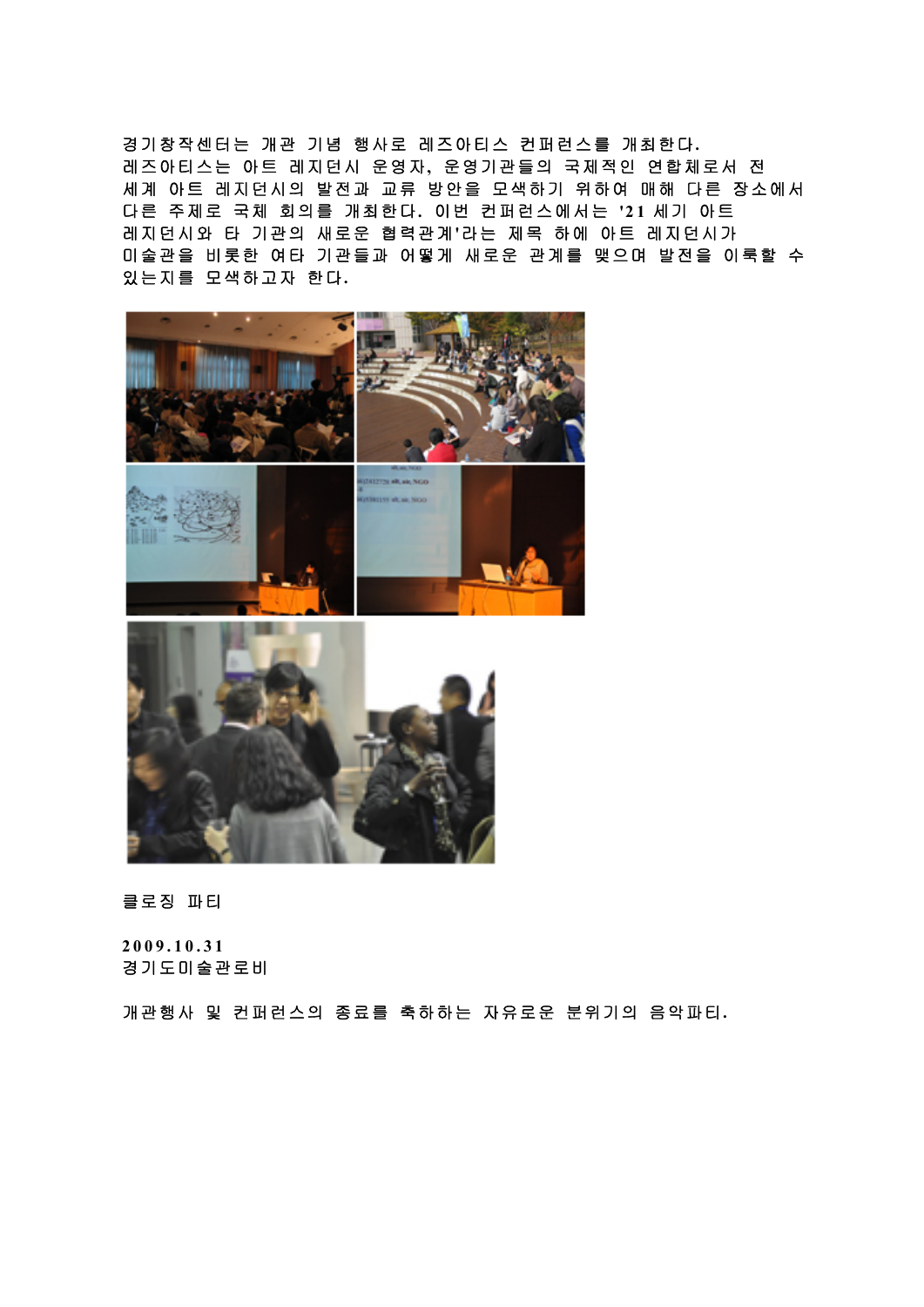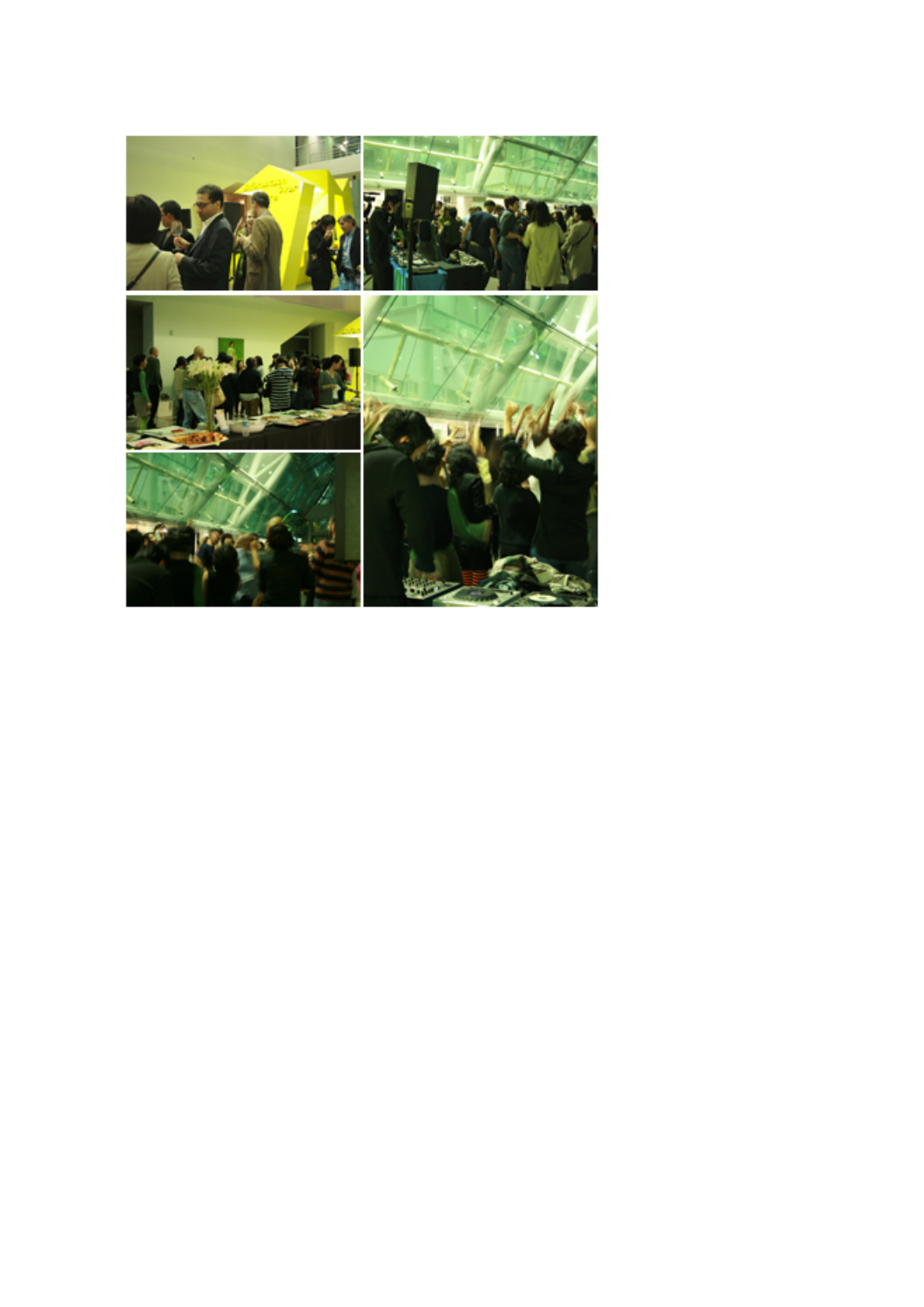# 2009 레즈아티스 컨퍼런스 21세기 아트레지던시와 타 기관의 새로운 협력관계

21세기에 들어와 문화 환경의 급속한 변화와 함께 예술 지형도가 대폭 달라지고 있다. 특히 1990년대 이후 아시아를 비롯한 비서구세계에서 등장하고 있는 비엔날레와 아트레지던시는 국제 예술계의 제도적 개편을 요구하는 새로운 추동력으로 부상되고 있다. 아트레지던시는 유목민적 정서로 작업하는 코스모폴리탄 작가들의 창작활동을 통해 지역공동체와 국제사회에 적극 개입한다. 레지던시는 지역과 세계를 연결시키고 참여와 소통의 이슈를 중시하는 다양한 프로그램을 통해 기존 미술관의 재래적 기능을 확장시키는 한편, 미술관이나 타기관들과의 협업을 통해 그러한 효과를 상승시키고 있다.

이번 컨퍼런스 "21세기 아트레지던시와 타 기관의 새로운 협력관계"는 레지던시와 미술관을 비롯한 타기관들의 협업이 초래할 여러가지 유익한 가능성을 점검해 보는 좋은 기회를 제공할 것이다. 또한 이러한 다양한 파트너쉽이 제공할 개념적, 물질적 이점들에 대해서도 논의할 토론의 장을 마련할 것이다. 이번 컨퍼런스는 경기도미술관 부설기관으로 설립된 경기창작센터의 개막 행사에 맞추어 개최된다. 전세계 레지던스 기관들의 협력망인 레즈아티스를 초대하여 이러한 시의적 이슈들을 논의할 이번 컨퍼런스에 관심있는 많은 분들의 참여를 바란다.

**1 0** 월 **2 8** 일 **(**수**) /** 경기창작센터  $02:00 - 05:00 \text{ PM}$ 등록 **1 0** 월 **2 9** 일 **(**목**) /** 경기창작센터  $10:00$  AM –  $02:00$  PM 등록  $02:00 - 04:00 \text{ PM}$ 경기창작센터 개관식  $05:00 - 08:00 \text{ PM}$ 환영파티 저녁식사 **"**잔치**" 1 0** 월 **3 0** 일 **(**금**) /** 경기창작센터 **–** 컨퍼런스 **I:** 아트레지던시와 미술관 개회사  $10:00 - 10:15$  AM 김홍희 경기도미술관 관장, 한국  $10:15 - 10:30$  AM 마리오 카로 레즈아티스 회장, 네덜란드  $10:30 - 10:45$  AM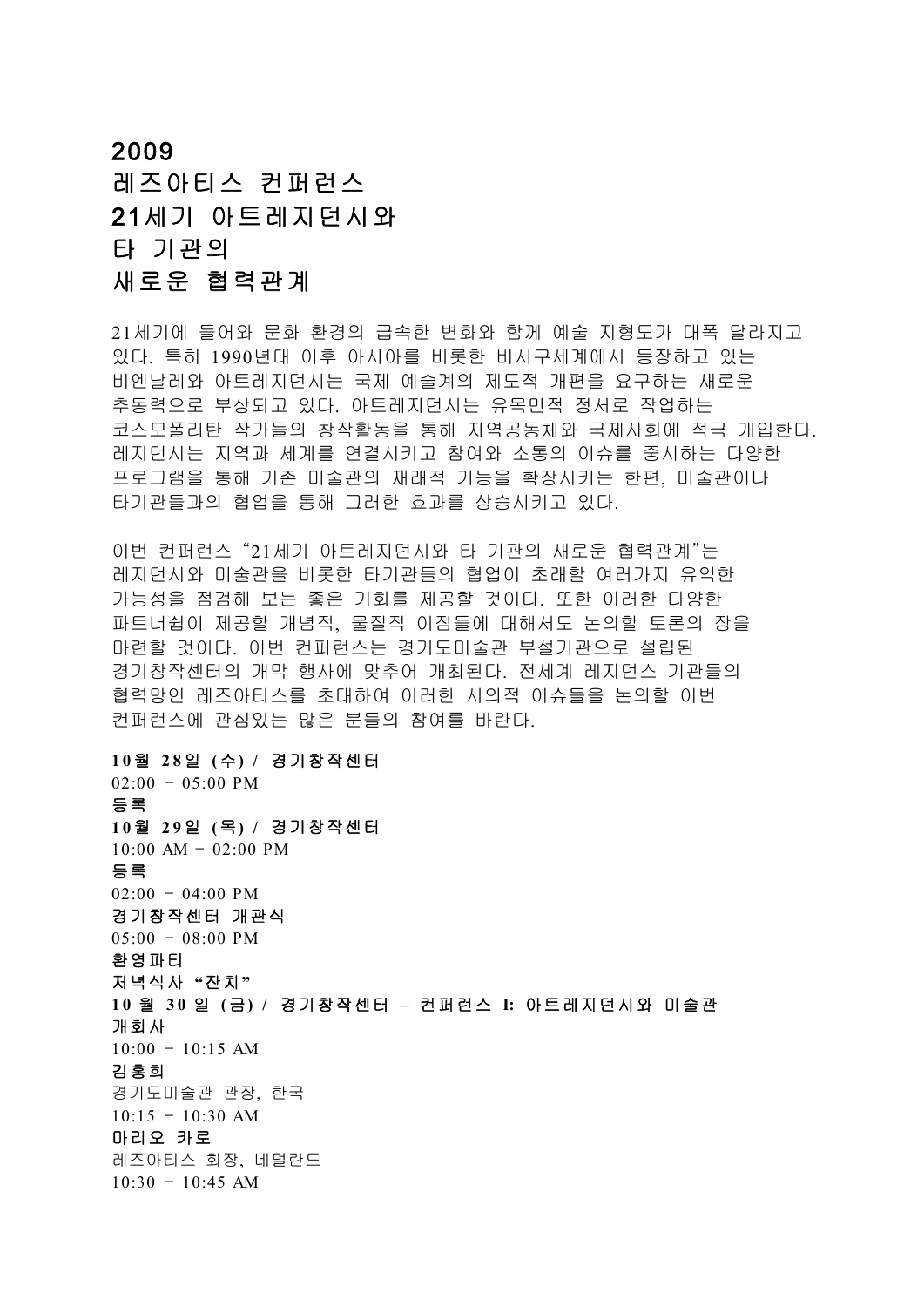휴식 강연 10:45 – 11:25 AM 멜리사 추 아시아소사이어티 미술관 디렉터, 미국 11:25 AM – 12:05 PM 권미원 캘리포니아 주립대학교 교수, 로스앤젤레스, 미국 12:05 – 01:30 PM 점심 식사 작가 프리젠테이션  $01:30 - 02:20$  PM 오인환 작가, 한국 02:20 – 03:10 PM 이수경 작가, 한국  $03:10 - 03:30 \text{ PM}$ 휴식 토론 03:30 – 06:00 PM 사회자**,** 유사쿠 이마무라 도쿄원더사이트, 일본 마가렛 슈 뱀부컬처인터내셔널 디렉터, 타이완 니콜라스 수타스 큐레이터 및 작가, 오스트레일리아 다로 아마노 요코하마미술관 수석큐레이터, 일본 김희진 아르코아트센터 큐레이터, 한국  $06:00 - 07:00 \text{ PM}$ 아트레지던시 프리젠테이션  $07:00 - 09:00 \text{ PM}$ 저녁 식사 퍼포먼스 댄 퀑 작가, 미국 **1 0** 월 **3 1** 일 **(**토**) /** 경기도미술관 **–** 컨퍼런스 **II:** 아트레지던시와 타 기관 10:00 – 10:30 AM 이건수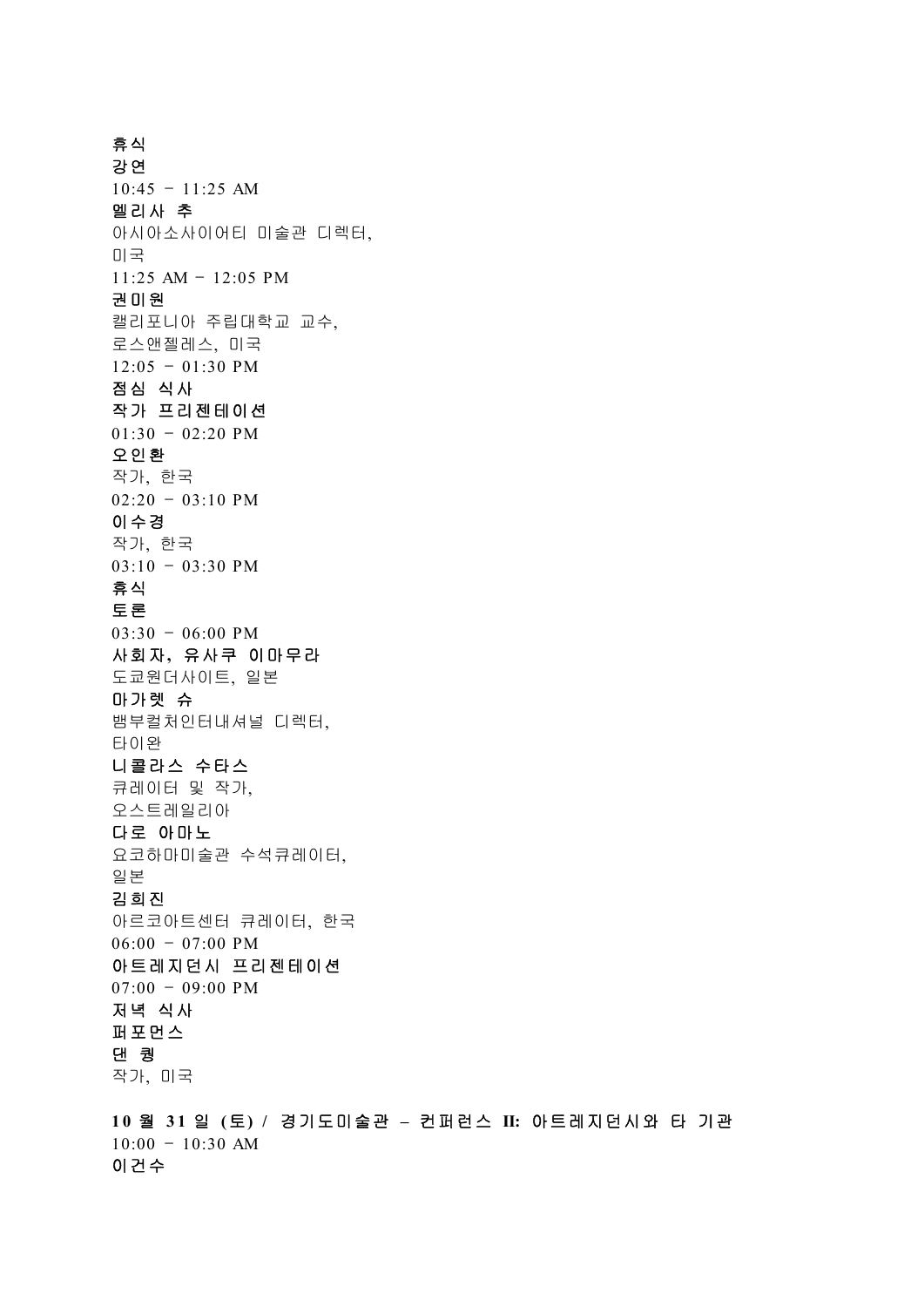월간미술 편집장, 한국  $10:30 - 10:45$  AM 휴식 강연  $10:45 - 11:25$  AM 우테 메타 바우어 MIT 시각예술프로그램 디렉터, 미국 11:25 AM – 12:05 PM 박경 캘리포니아 주립대학교 교수, 샌디에고, 미국 12:05 – 01:30 PM 점심 식사 작가 프리젠테이션  $01:30 - 02:20$  PM 루 지에 롱마치프로젝트 디렉터, 중국  $02:20 - 03:10 \text{ PM}$ 박찬경 작가, 한국 03:10 – 03:20 PM 휴식 토론  $03:30 - 06:00 \text{ PM}$ 사회자**,** 클레이튼 캠벨 18th 스트리트 아트센터 디렉터, 미국 얀빌렘 슈로퍼 라익스아카데미 관장, 네덜란드 태너 멧빈 아프리카센터 디렉터, 남아프리카공화국 아예 나라기 유네스코–애쉬버그 예술프로그램 장학금 문화프로그램 차장, 프랑스 김정화 카이스트 교수, 한국  $06:00 - 07:00 \text{ PM}$ 아트레지던시 프리젠테이션  $07:00 - 09:00 \text{ PM}$ 송별 파티 저녁 식사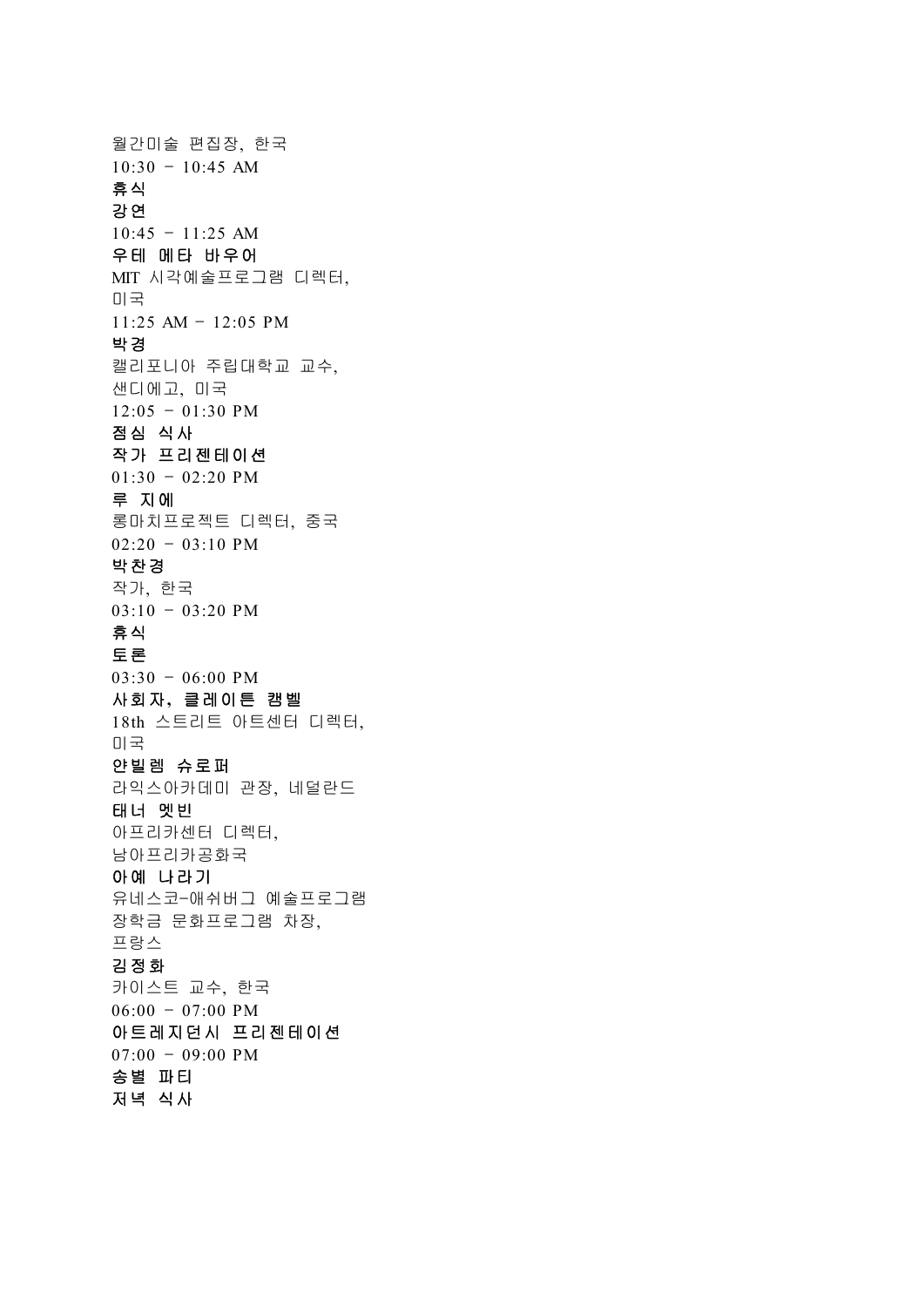## **CONFERENCE THEME**

## THE 21ST CENTURY **ART RESIDENCY AND NEW INSTITUTIONAL COLLABORATION**

The new century has witnessed the transformation of the art world ensued by the rapid change of our cultural environment. International biennials and artist residencies, especially those held on the Asian continent and other non-western countries, have appeared as a new impetus to claim the institutional remapping of the international art world from the 1990s onwards. Artist residencies, the major platforms for cosmopolitan artists to explore their nomadic spirits, come to create on-going dialogues with their local communities in which they are situated and with international society through their wide range of creative activities. Over the years, residencies have extended the traditional function of art museums by linking the local and the global as well as focusing on the participation and communication issues with their diverse programs. Furthermore, they have increased their visibilities and extended their influences through their collaborative efforts with museums and other institutions

This conference, "The 21st Century Art Residency and New Institutional Collaborations," will provide an opportunity to investigate the possibilities that arise when artist residencies, museums, and other institutions collaborate. It will provide a forum to consider many benefits, both theoretical and practical, for museums, and other institutions forming multifarious partnerships. On the occasion of the opening of the Gyeonggi Creation Center, an affiliate to the Gyeonggi Museum of Modern Art, we will be hosting the conference of Res Artis, the worldwide network of artist residencies, with an aim of inviting the creative engagement with these issues. All who are interested are welcome to attend and contribute their perspectives to this timely conversation.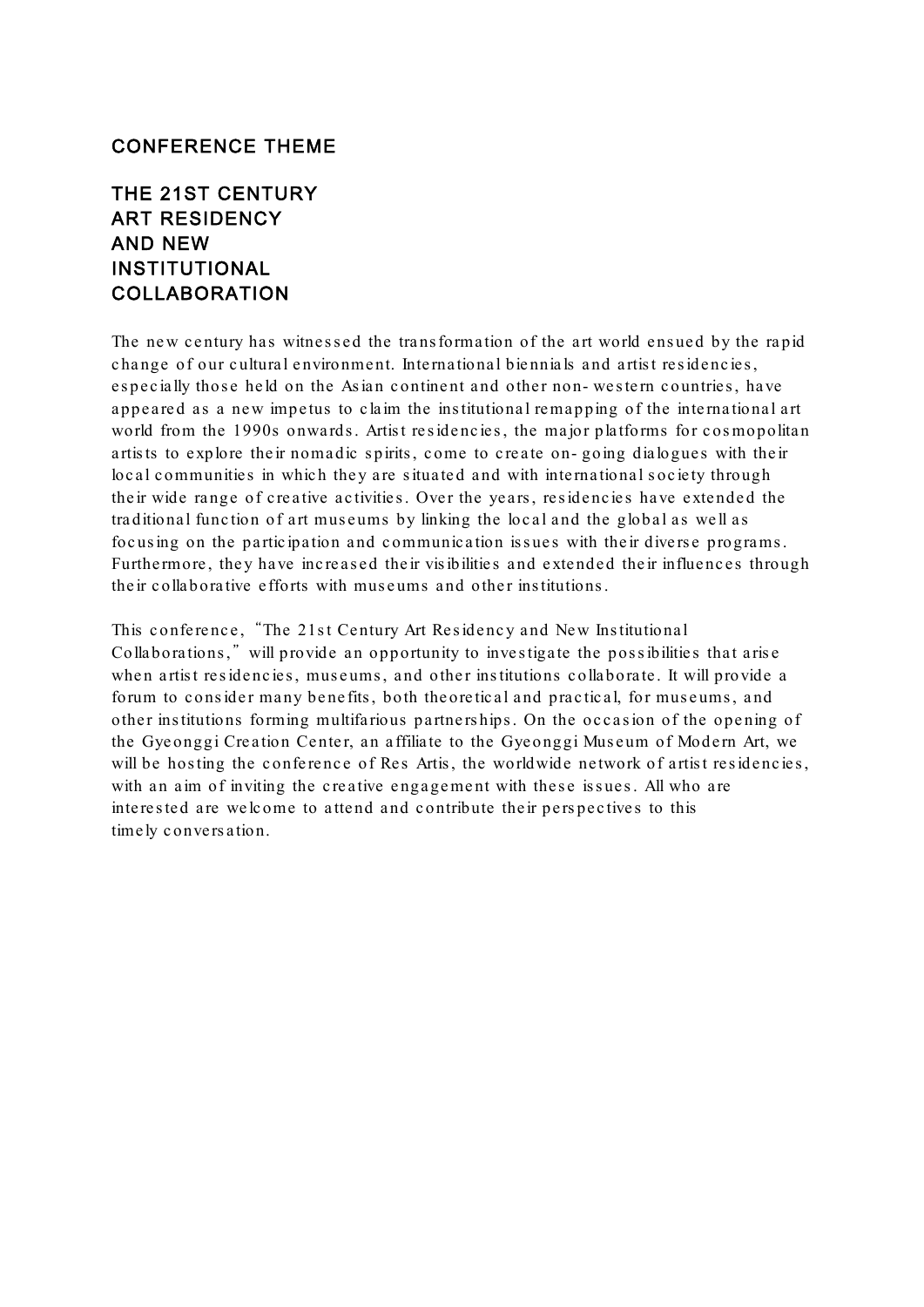## OCT. 30, 2009 ART RESIDENCIES AND MUSEUM

## GYEONGGI CREATION CENTER

The first day of the 2009 Res Artis Conference, including the opening ceremony of GCC, will take place at the open field of Gyeonggi Creation Center. Located on Sungam Island, Ans an City, GCC is designed to function as a center of creativity and e xpe rime nta tion for dome s tic a nd inte rna tiona l a rtis ts a nd to promote c ultura l exchange and interaction among artists working in various media. With the purpose of realizing alternative approaches to contemporary arts in the global era, GCC will collaborate with the Gyeonggi Museum of Modern Art to expand the traditional thre shold and functions of art museums. GCC will offer a new paradigm, thereby nurturing the dynamic development of contemporary arts.

+ WWW.GYEONGGICREATIONCENTER.ORG

### **OCT. 3 1 , 2 0 0 9 ART RES IDENCIES AND OTHER ORGANIZATION GYEONGGI MUS EUM OF MODERN ART**

The second day of the 2009 Res Artis Conference will be held at the Auditorium of the Gyeonggi Museum of Modern Art, Ansan City. Since its opening in 2006, Gyeonggi MoMA has offered the local community of Gyeonggi Province exhibitions and collections of domestic and international contemporary artists; it has also run ongoing re search projects and educational programs that are open to the public. Having presented numerous exhibitions that emphasize professionalism in curatorial approaches, creativity in arts, and harmony between local and global interests, Gye onggi MoMA is c ommitte d to a futuris tic vis ion of c onte mporary arts and art museums.

+ WWW.GMA.OR.KR

**THE OPENING OF GYONGGI CREATION CENTER & 2 0 0 9 RES ARTIS CONFERENCE**

### **OCTOBER 30 (FRI) / GYEONGGI CREATION CENTER CONFERENCE I: ART RES IDENCIES AND MUS EUMS**

**OPENING S PEECH**  $10:00 - 10:15$  AM **KIM HONG- HEE** Director, Gyeonggi Museum of Modern Art, Korea  $10:15 - 10:30$  AM **MARIO CARO** President, Res Artis  $10:30 - 10:45$  AM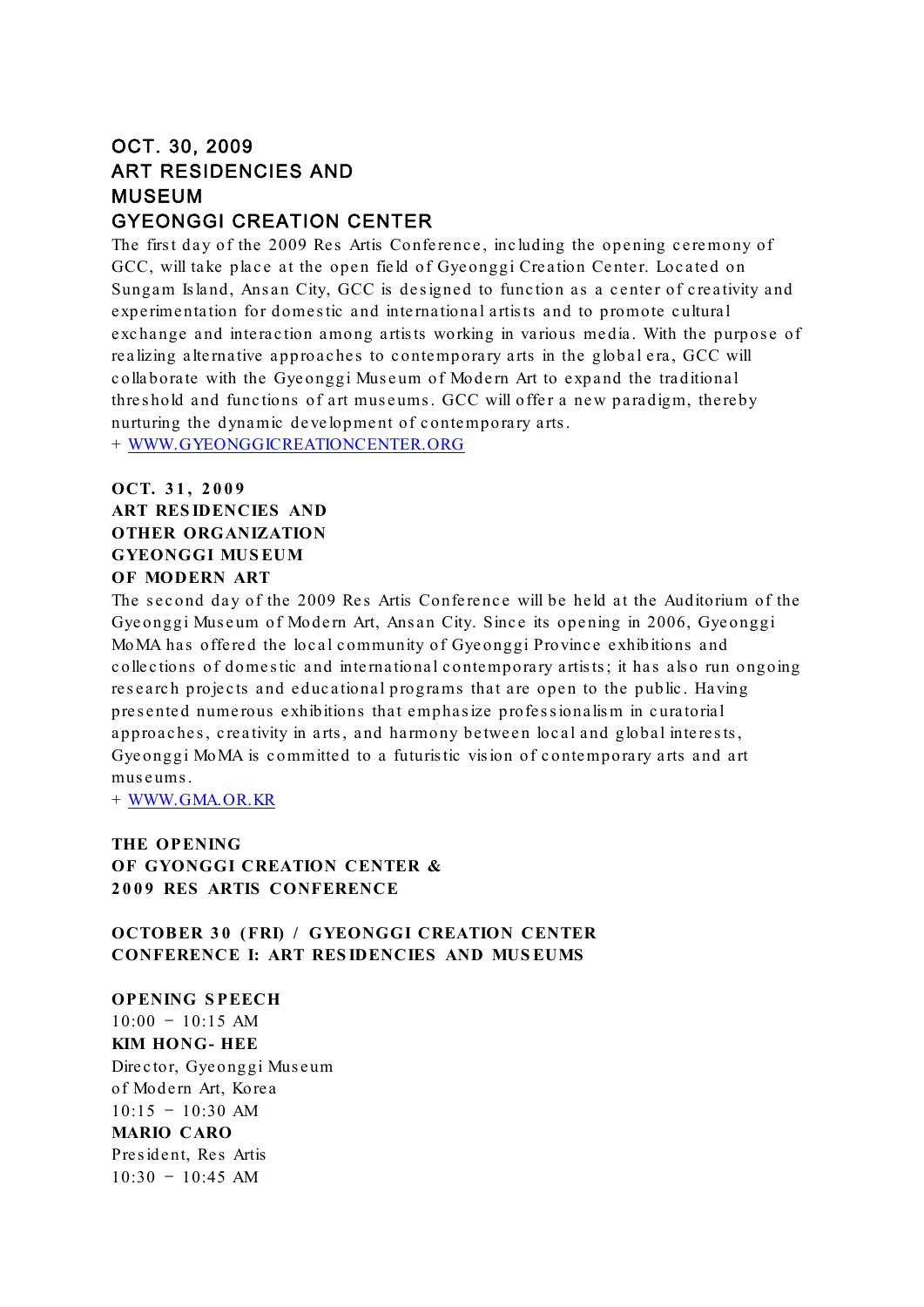**COFFEE BREAK LECTURE**  $10:45 - 11:25$  AM **MELIS S A CHIU** Dire c tor, As ia Soc ie ty Mus e um, USA 11:25 AM – 12:05 PM **MIWON KWON** Professor, University of California, L.A., USA 12:05 – 01:30 PM **LUNCH ARTIS T'S PRES ENTATION**  $01:30 - 02:20 \text{ PM}$ **INHWAN OH** Artis t, Kore a  $02:20 - 03:10$  PM **YEE S OOKYUNG** Artist, Korea  $03:10 - 03:30 \text{ PM}$ **COFFEE BREAK PANEL DIS CUS S ION**  $03:30 - 06:00 \text{ PM}$ **MODERATOR, YUS AKU IMAMURA** Director, Tokyo Wonder Site, Japan **MARGARET S HIU** Director, Bamboo Culture Inte rna tiona l, Ta iwa n **NICHOLAS TS OUTAS** Curator and Writer, Australia **TARO AMANO** Chief Curator, Yokohama Museum of Art, Japan **HEEJIN KIM** Curator, Arko Art Center, Korea  $06:00 - 07:00 \text{ PM}$ **ART RES IDENCY'S PRES ENTATION**  $07:00 - 09:00 \text{ P}$ 

**OCTOBER 31 (SAT) / GYEONGGI MUSEUM OF MODERN ART CONFERENCE II: ART RES IDENCIES AND OTHER ORGANIZATIONS OPENING REMARKS**  $10:00 - 10:30$  AM **KEN- S HU LEE**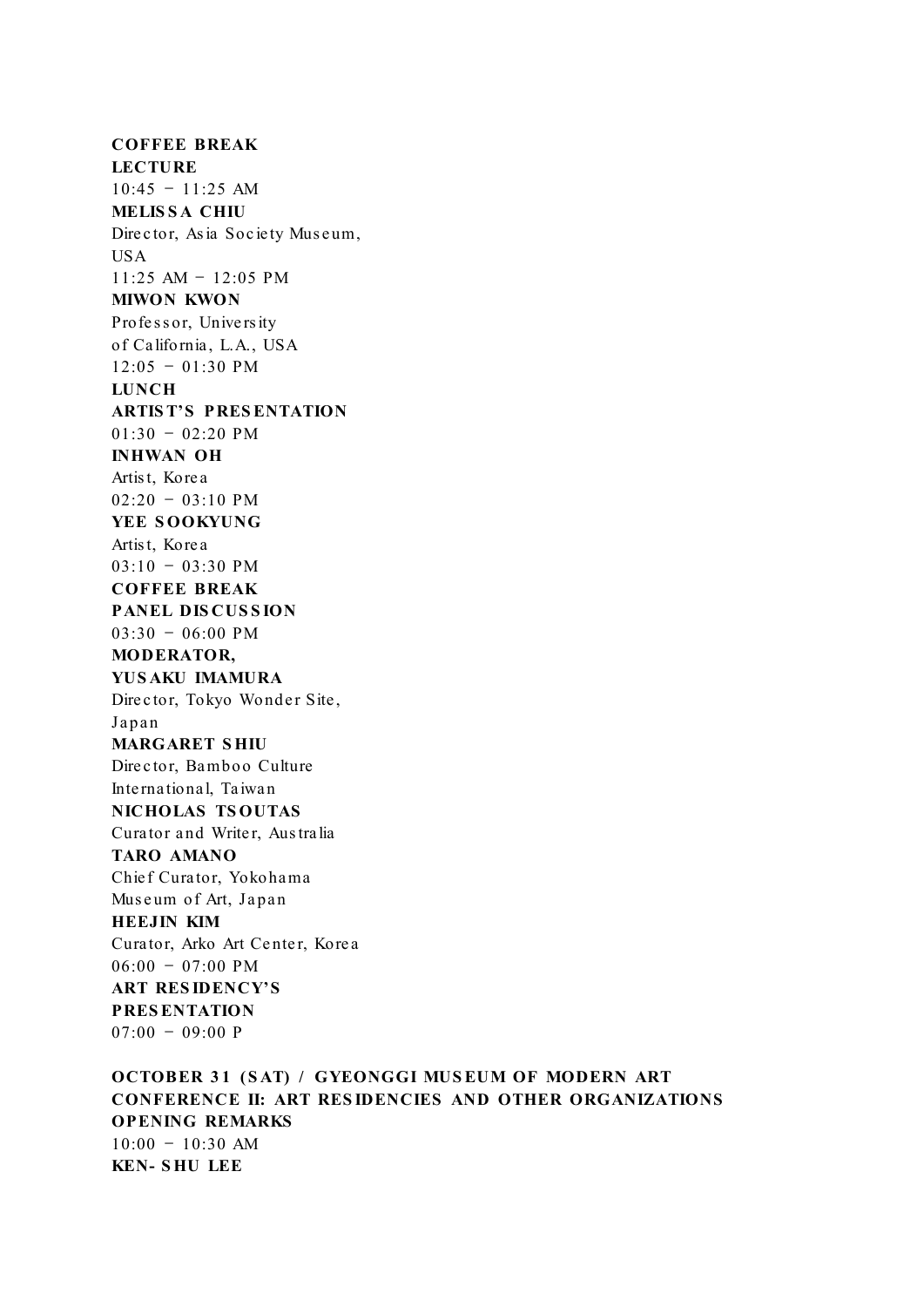Editor-in-chief, Wolganmisool, Korea  $10:30 - 10:45$  AM **COFFEE BREAK LECTURE**  $10:45 - 11:25$  AM **UTE META BAUER** Director. The Visual Arts Program at the Massachusetts Institute of Technology, USA  $11:25$  AM -  $12:05$  PM **KYONG PARK** Professor, University of California, San Diego, USA  $12:05 - 01:30 \text{ PM}$ **LUNCH ARTIST'S PRESENTATION**  $01:30 - 02:20 \text{ PM}$ LU JIE Director, Long March Project, China  $02:20 - 03:10 \text{ PM}$ **CHANKYUNG PARK** Artist, Korea  $03:10 - 03:20 \text{ PM}$ **COFFEE BREAK** PANEL DISCUSSION  $03.30 - 06.00 \text{ PM}$ **MODERATOR, CLAYTON CAMPBELL** Artistic Director, 18th Street Art Center, USA **JANWILLEM SCHRÖFER** President, Rijksakademie van Beeldende Kusten. The Netherlands **TANNER METHVIN** Executive Director, Africa Centre, South Africa **AYEH NARAGHI** Assistant Program Specialist in Culture, The UNESCO- Aschberg Bursaries for Artists Program, France **KIM JUNG-WHA** Professor, Korea Advanced Institute of Science and